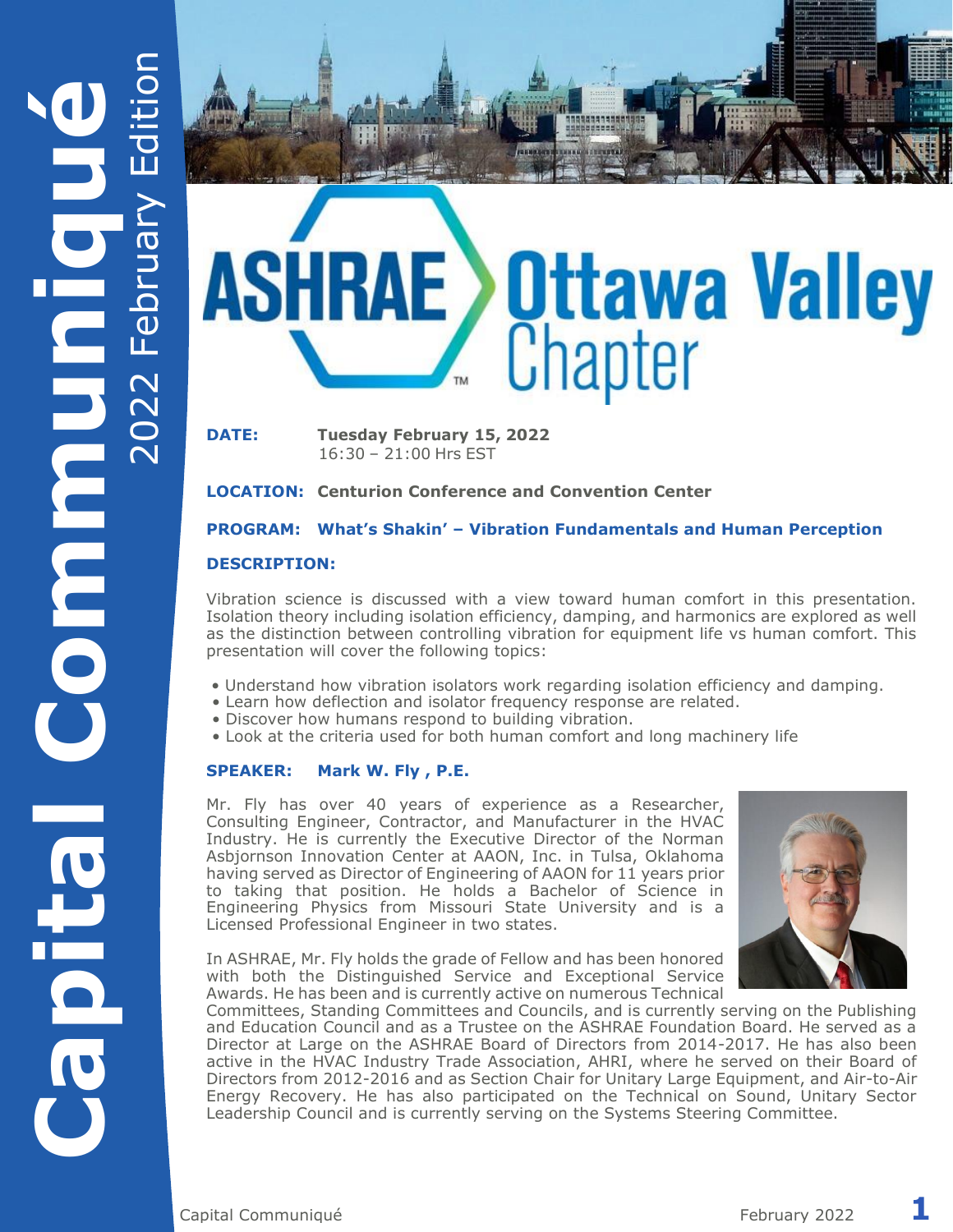#### **February Meeting Agenda**

| 4:30PM-5:30PM Tech Session | Topic:<br>Speaker:                    | <b>HVAC Filtration</b><br>Joel Primeau                                                                           |
|----------------------------|---------------------------------------|------------------------------------------------------------------------------------------------------------------|
| 5:30PM-6:30PM              | Social Hour                           |                                                                                                                  |
| 6:30PM-7:30PM              | Dinner                                |                                                                                                                  |
| 7:30PM-9:00PM              | Program<br>Topic:<br>Speaker<br>Theme | Vibration Fundamentals and Human Perception<br>Mark W. Fly, P.E.<br>Chapter Technology Transfer Committee (CTTC) |

#### **Please register online at link below (below prices for VIRTUAL attendance only)**

| ASHRAE Associate/Affiliate/Member: \$5 |     | Non-Member:                   | \$10.00 |
|----------------------------------------|-----|-------------------------------|---------|
| <b>ASHRAE Student:</b>                 | \$0 | Non-Member Student:           | \$10.00 |
|                                        |     | Meeting 5 - February 15, 2022 |         |

#### **TECH SESSION: HVAC Filtration**

- **DATE: Tuesday February 15, 2021**  16:30 – 17:30 Hrs EST
- **LOCATION: Centurion Conference and Convention Center**

**SPEAKER: Joël Primeau, P.Eng., ing., LEED AP, HBDP**



### **Governor** *Joël Primeau*  2021-2022 OVC Research Promotion Committee

#### **DESCRIPTION:**

Filters capture airborne contaminants to improve the air quality for human consumption and to protect equipment or processes. This presentation looks at how filters actually work, the different types of filters, how each type applies to certain applications, and how we rate filters. We will also explore newer innovations of filters like electronic filters and ultra-violet technology in filters.



**2** Capital Communiqué **February 2022**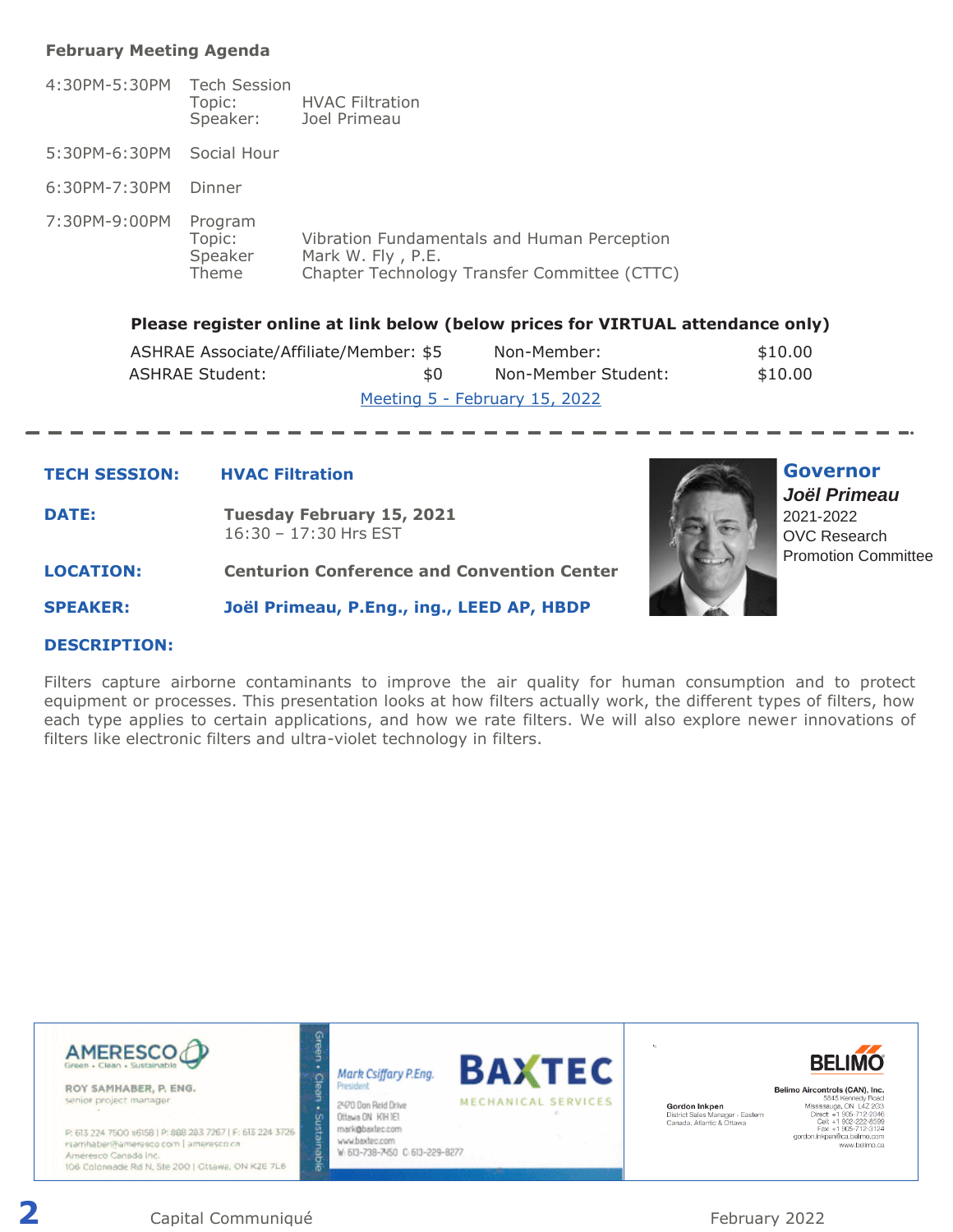### **President's Message**

We hope everyone is staying warm right now, but we are very excited to be able to get back to offering in person meetings. As always, we are following the public guidelines and depending on your comfort level, we will continue to offer the virtual meeting attendance to those who are more comfortable or are not able to join us in person. We are excited to have Mark Fly coming to Ottawa to talk to us about we perceive vibration and how we can control vibration from our equipment in buildings, it should be a great presentation.

Thank you to everyone who joined us at the virtual February meeting on Zoom, and experiencing our slightly different format, it was certainly nice to



**E-mail:** *adrianne.mitani@smithandandersen.com*

see some of your faces since it has been a while! Our speaker Marianne Touchie gave us a fantastic presentation about her research on Multi-unit residential building performance, and we look forward to having her back in the future especially with some of the results from her upcoming studies on newer and more efficient buildings and how they actually perform. Thank you to everyone who also stuck around the end for a quick social time, it was nice to catch up, we will be doing these more in the future to give you a bit more social opportunities and interaction with the online format.

Our theme for February is CTTC, which is Chapter Technology Transfer Committee, which is quite the mouthful and is extremely active for the chapter. Their work includes the program meetings, seminars, news updates, as well as the chapter technology awards. Elizabeth Primeau has taken us through the last two years of impressive Zoom and in person meetings and has been able to pivot back and forth as needed. She is supported by a fantastic team Chris Habets, Elikem Wotortsi, Marlee Spiegelberg and Trevor Thomson, thank you for your continued work for the chapter.

As always, a reminder if you are looking at ways to support the chapter and the industry, consider donating to the ASHRAE Research campaign online at any time!

#### <https://ashraeottawa.simplesignup.ca/en/9710/index.php?m=eventSummary>

Take care everyone, and I look forward to seeing you all soon, either virtually or in person!

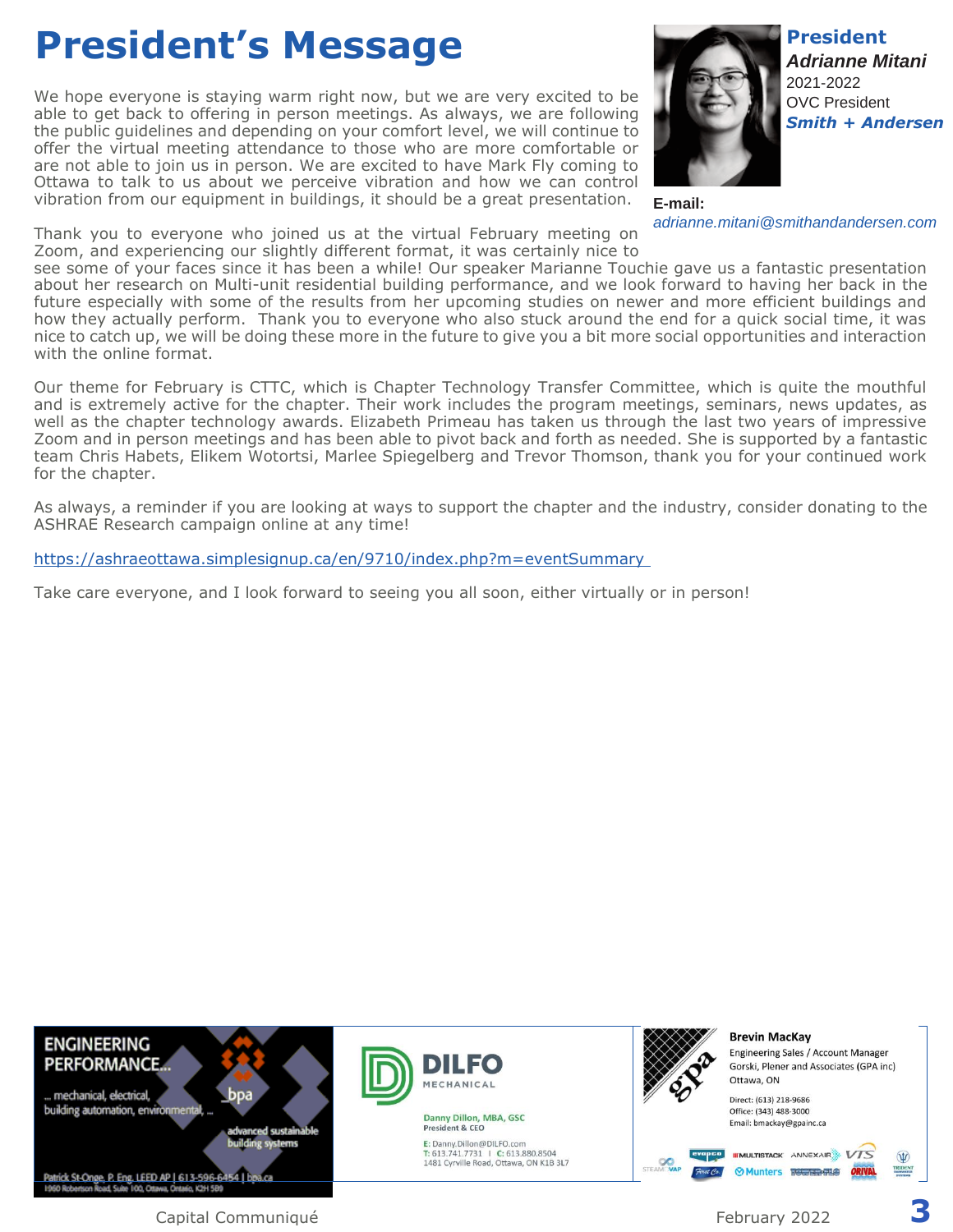# **What You Missed**

On January 18th, ASHRAE OVC successfully hosted its first meeting of 2022 exclusively online via the Zoom platform, in a now familiar and wellorchestrated flow. An audience of about 35 tuned in to listen, learn and even socialize informally at the end.

Veteran presenter Joel Primeau effortlessly delivered the tech session whose topic this month was 'Exergy', a term that might not feature in your hodgepodge of mainstream energy conservation buzzwords but is no less important to consider especially when designing systems for big picture **E-mail:** *[Evans.Mutua@ottawa.ca](mailto:Evans.Mutua@ottawa.ca)* energy and exergy efficiency. While one might be tempted to refer to exergy as 'the portion of energy that is lost while putting energy to work',



this summary in no way replaces the hour-long insightful talk by Mr. Primeau, which can be found on the Chapter's YouTube channel, along with some interesting questions at the end.

The Program meeting was delivered by Marianne Touchie of the University of Toronto. Dr. Touchie, the director of the Building Energy and Indoor Environment Lab at the University of Toronto, took the audience through research that she and her students have been carrying out in Multi-Use Residential Buildings (MURBs). In her presentation she shared fascinating findings highlighting the various challenges that come with designing and operating such diverse buildings, among them taking an accurate and representative temperature on which to base the control of the entire building. This quickly uncovers another challenge – cost. While it would be ideal to equip each tenant space with its own self-contained HVAC system, this is often not practical due to cost constraints, thereby necessitating a well thought out compromise. This very information rich talk in its entirety can be found on the Chapter's YouTube channel and we encourage you to view it.

## **Membership Update**

I would like to introduce and welcome the following new members:

- Haben Habte
- Jaelin Lee
- Abhijith Thankachan
- Samuel Ezekiel
- Adam Frv
- Alexander Ovodov
- Trevor Root



**Committee Chair** *Josh Bourbonniere* 2021-2022 OVC Membership Committee Chair *TRANE*

**Secretary** *Evans Mutua* 2021-2022 OVC

*City of Ottawa*

**E-mail***: josh.bourbonniere@trane.com*

At any time, if you have any questions or comments regarding your ASHRAE membership, please do not hesitate to contact me. Thank you all for the continued support and participation with your local ASHRAE chapter during these times. Wishing everyone a safe and happy holiday season. Looking forward to seeing everyone at the next ASHRAE meeting in February.



**4** Capital Communiqué **February 2022**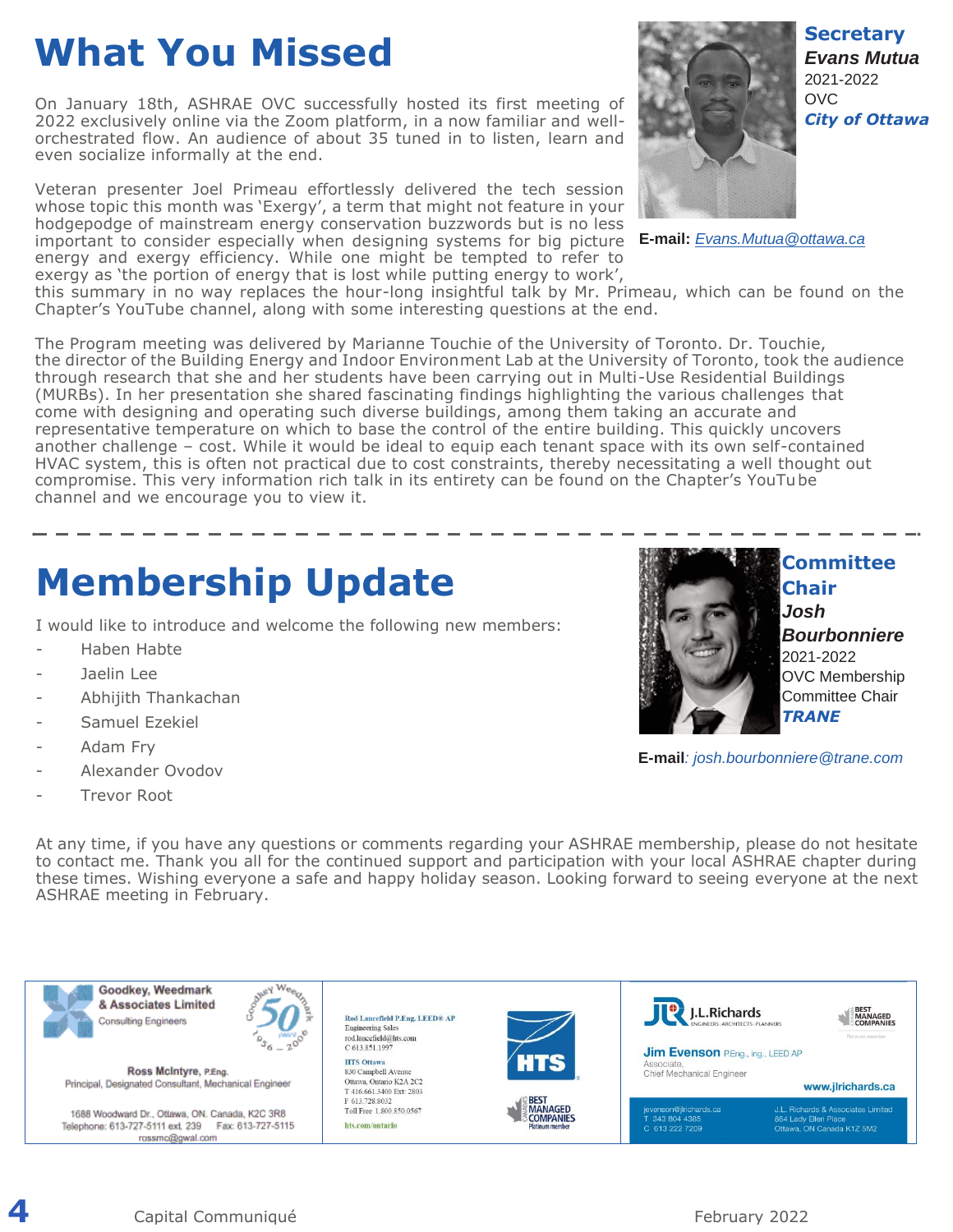# **Student Activity**

A couple of new student members have joined since our last update. We have welcomed them and will begin inviting them to our events.

Our short-term focus remains getting local companies and students to the virtual career fair that will be hosted in February.

Our secondary goal is to get into classrooms at the various institutions. There is a return to in-class learning occurring at the end of January so we will need to revisit how open to guest speakers the faculty will be at that time.



**Committee Chair** *Noah Goddard* 2021-2022 OVC Student Activities Chair *Longhill Energy*

**E-mail:** *noahg@longhill.ca*

### **News Update**

#### **Check out ASHRAE's Climate Change Address at UN's COP26:**

ASHRAE was represented at the United Nations Climate Change Conference of the Parties (COP26) in Glasgow, Scotland, held from October 31- November 12.

ASHRAE formally participated as a Non-Governmental Organization (NGO) and an official COP observer. The United Nations granted permission for select organizations to participate in COP26 activities.



**CTTC Committee Member** *Elikem Wotortsi* 2021-2022 OVC *Stantec*

**E-mail:** *elikem.wotortsi@stantec.com*

More than 60 of the largest and most influential international architecture, landscape architecture, engineering, planning, and construction firms, along

with two dozen organizations representing over one million building industry professionals worldwide, issued a Communiqué to government leaders headed to COP26 challenging them to step up their emissions reduction targets for the built environment. The firms and organizations are signatories of the 1.5°C COP26 Communiqué — an open letter to sovereign governments demonstrating the firms' and organizations' commitment to meet the Paris Agreement's 1.5°C carbon budget and demanding governments do the same.

Find out more here: [ASHRAE Addresses Climate Change Solutions at UN's COP26](https://www.ashrae.org/about/news/2021/ashrae-addresses-climate-change-solutions-at-un-s-cop26)

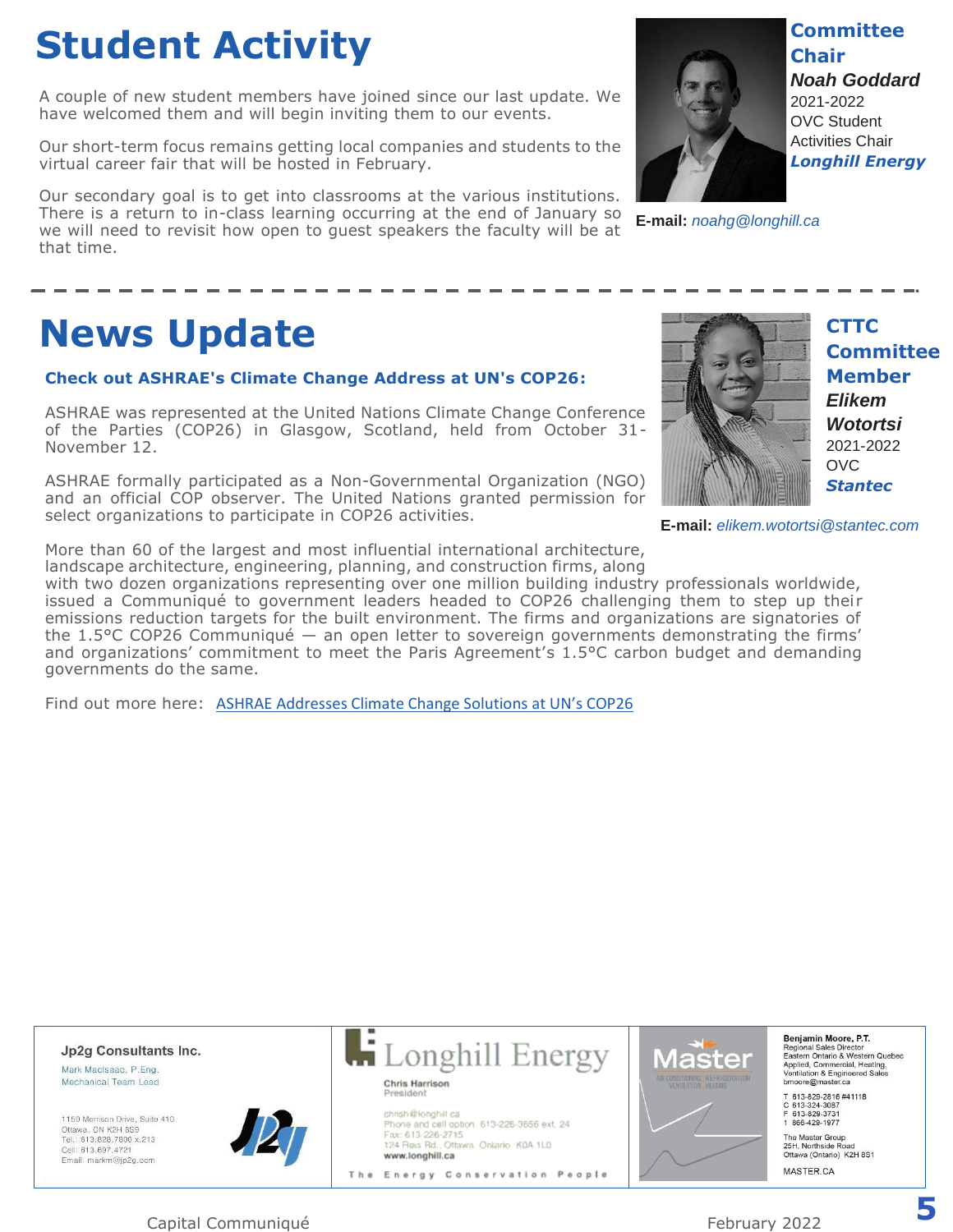### **Research Promotion**

Thank you to all of our sponsors who have donated so far to our campaign!



**Governor** *Joël Primeau*  2021-2022 OVC Research Promotion **Committee** 

| <b>ASHRAE Partner</b><br>$$5,000 - $9,999$ | <b>ASHRAE Associate</b><br>$$2,500 - $4,999$                                                                                  | <b>Major Donor Silver</b><br>$$1,000 - $2,499$ |
|--------------------------------------------|-------------------------------------------------------------------------------------------------------------------------------|------------------------------------------------|
|                                            | Longhill Energy<br>Dilfo Mechanical                                                                                           | Ainsworth<br><b>TotalHVAC</b>                  |
| <b>Major Donor Bronze</b>                  | <b>Major Donor Antique</b>                                                                                                    | <b>Honor Roll Individuals</b>                  |
| $$500 - $999$                              | $$250 - $499$                                                                                                                 | $$100 - $249$                                  |
| <b>Clement Marchand</b>                    | Engineered Air                                                                                                                | Ryan Dickinson                                 |
|                                            | <b>TA Morrison</b>                                                                                                            | Celine Baribeau                                |
|                                            | Joel Primeau                                                                                                                  | Jayson Bursill                                 |
|                                            | Terry Vivyurka                                                                                                                | Joe Della Valle                                |
|                                            |                                                                                                                               | Adrianne Mitani                                |
|                                            |                                                                                                                               | Mike Swayne                                    |
|                                            |                                                                                                                               | <b>Trevor Thompson</b>                         |
|                                            |                                                                                                                               | <b>Steve Moons</b>                             |
|                                            |                                                                                                                               | Evans Mutua                                    |
|                                            |                                                                                                                               | <b>Matthew Moore</b>                           |
|                                            |                                                                                                                               | Carolyn Kerr                                   |
|                                            | Special Thank-You to the following Donors for their contribution:                                                             |                                                |
|                                            | Ross McLaren, Elizabeth Primeau, Jean Yves-Cote, Richard Lemelin, David Fanset, Chris Brown, Jeff Jarvis,<br>Stephen Harrison |                                                |

Joel Primeau ASHRAE RP Chair

ASHRAE Society link: <https://xp20.ashrae.org/secure/researchpromotion/rp.html>

ASHRAE OVC link: <https://ashraeottawa.simplesignup.ca/en/9710/index.php?m=eventSummary>

ASHRAE Research to address COVID-19:<https://xp20.ashrae.org/secure/foundation/covid.html>



**6 6** Capital Communiqué **February 2022**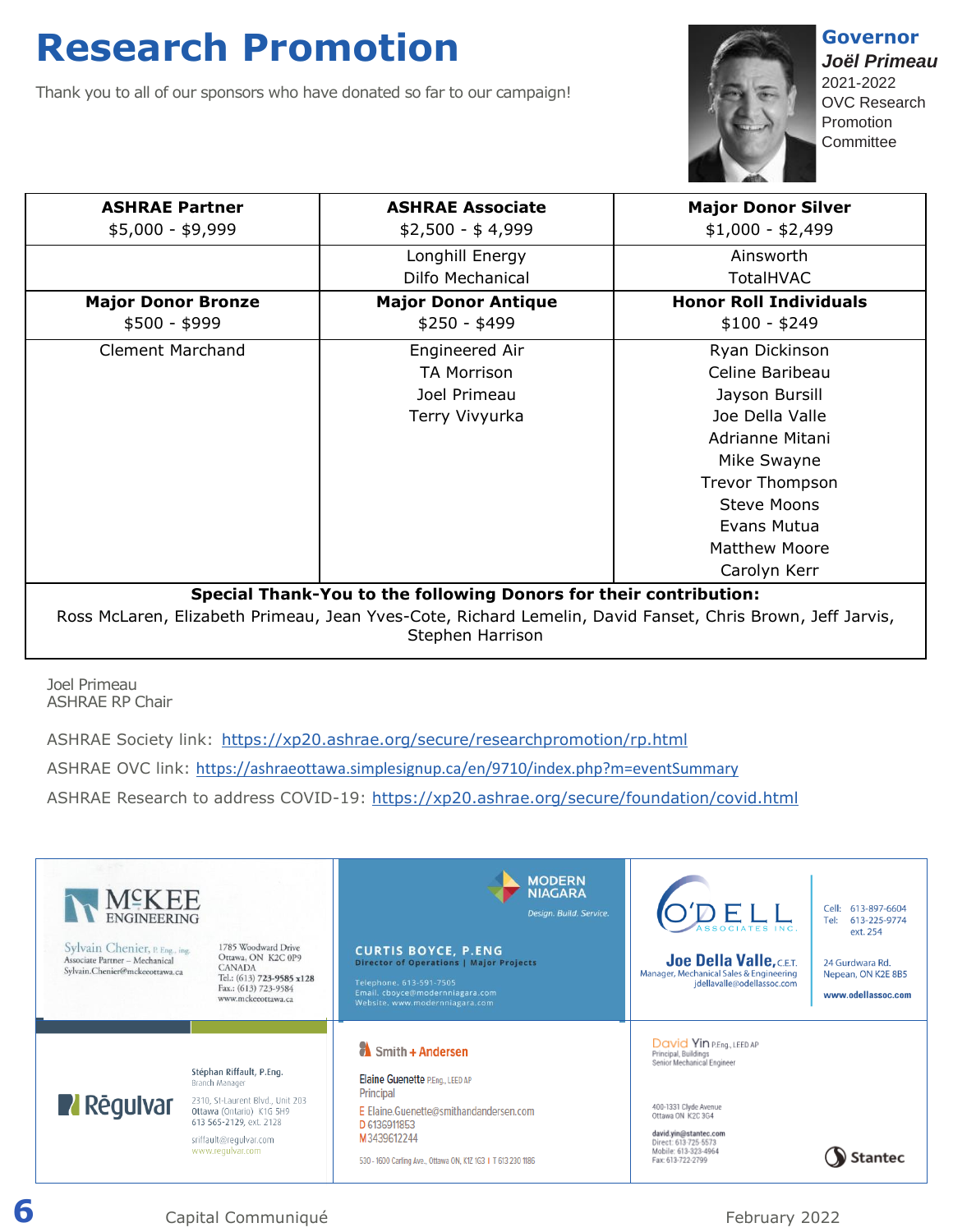## **Nominations & Awards**

Calling all volunteers! As chairs of the Awards & Nominations Committee, Abbey Saunders and I want to send a message to our membership reminding them of the upcoming nominations period. We will formally open positions to nominations at the March meeting, but now is a good time to give some thought to if volunteering for ASHRAE is a good fit for you.

As we hopefully approach the end of the pandemic, the OVC chapter has high hopes to return to the typical year of technical and social events. We have a strong group of



**Committee Chair** *Steve Moons* 2021-2022 OVC Nominations **Committee** 

*Total HVAC*

**E-mail:** *[steve.moons@totalhvac.com](mailto:steve.moons@totalhvac.com)*

volunteers who haven't had the opportunity to do as much as we hoped, but we can always use more. Have you wondered how you could establish a deeper network of contacts within our construction industry? Have you thought about how you can give back to the industry that supports your occupation? Have you considered how you can be a more integral part of developing the built environment of Ottawa and the surrounding area? The answer to these questions may be volunteering with the ASHRAE Ottawa Valley Chapter. In addition to the many good works you can do to help grow and support our local chapter, there are many benefits to you as well, from getting to know more people within the industry, to building a resume, to being part of technical committees that form the standards that become building code. There are many potential positions, with varying levels of commitment that could be a great fit. From positions that require only after-work attendance at the monthly meetings, to positions that require only an hour or so a month of work from your desk, there are several ways that you can help your local chapter. If you have a position you would like to inquire about, or just want more information, please don't hesitate to reach out to Abbey or myself, or any of the Governors or Executive on our chapter for more information.



**Frank Picchione** Regional Sales Manager

Tel: 800-561-3449 Cell: 514-781-8381 Fax: 800-668-8476 frank@tamcodampors.com www.tamcodampers.com

TAMCO locations in Ottawa, Ontario and Nashville, Termessee

4A - 1050 Baxter Rd. Ottawa, Ontario Canada, K2C 3P1

Steve Moons, P.Eng. Principal

 $\frac{1}{225}$  years

**TOTAL HVAC** 

P: 613-723-4611 C: 613-229-5806 E: stevem@totalhvac.com W: www.totalhvac.com

Glenn Jones B.Eng LEED AP BD+C Sales Manager - HVAC Systems

1024 Morrison Drive Ottawa, ON K2H 8K7<br>613-356-1940 / Cell 514-951-7809<br>613-820-8111 / Fax 613-820-1414 gjones@trane.com<br>www.trane.com

**TRANE** 

**(IR)** Ingersoll Rand.

Capital Communiqué February 2022 **7**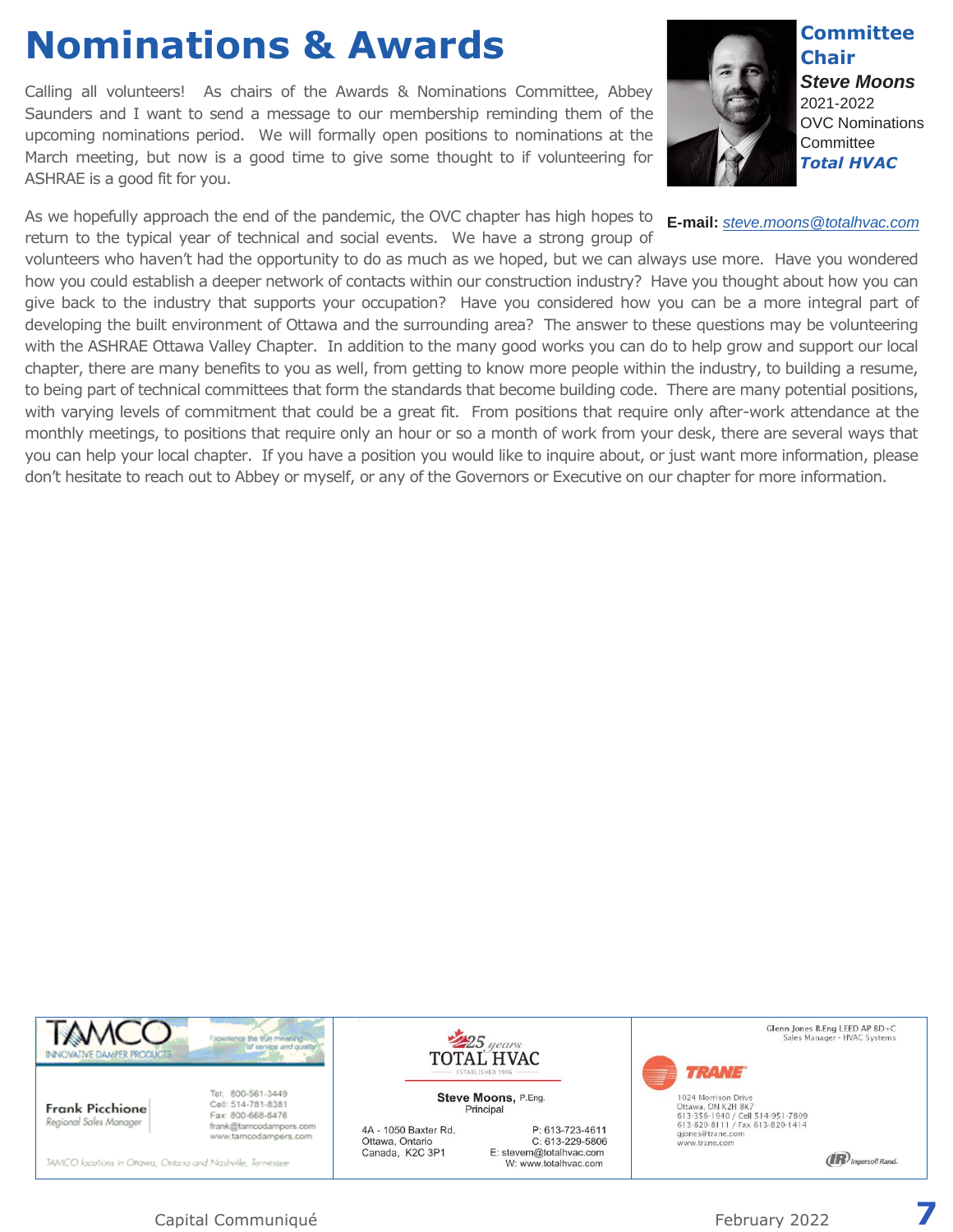### **Government Affairs**

To stay current on ASHRAE COVID-19 Response resources check out <https://www.ashrae.org/technical-resources/resources> including guidance's on infection aerosols, position documents and more.

### **A Guide to Decarbonizing the Built Environment**

The World Economic Forum published a brief guide on decarbonizing the built **E-mail:** *[ryand@vreng.ca](mailto:ryand@vreng.ca)*environment, including information on new construction and retrofits, green finance, and the role of cities. To view the guide, please visit **[here](http://www.mmsend21.com/link.cfm?r=gFv-noe244TujwwtKtNDpg~~&pe=PrgWg6J7IUQBLFpYE2lJHY2ejx0K1bKvMQWEl8oo8HxadMMb5NfBOH1JMJADqddfHIY3unFjO32530vwQixVBw~~&t=INSERT_TRACKING_ENCID)**.

#### **Alberta Chapters Share COVID-19 Guidance with Edmonton School Board**

In December, the Northern Alberta and Southern Alberta ASHRAE Chapters shared ASHRAE's COVID-19 guidance with the Edmonton Public School Board, in a letter that can be found here. Edmonton's two largest school divisions are making moves to upgrade their ventilation systems in a bid to prevent the spread of COVID-19, coming as students are expected to return to in-person class in January, and the highly-infectious Omicron variant brings Alberta's case counts to all-time highs. An Edmonton citizen reached out to the ASHRAE chapters looking for information and support to help the school board to develop pragmatic guidelines about the use of appropriate, supplemental HEPA air cleaners in classrooms. The ASHRAE Northern Alberta Chapter's Government Affairs Chair Andrea Powell and President Justin Phil, in coordination with the Southern Alberta Chapter, then wrote a letter summarizing relevant recommendations from the ASHRAE COVID-19 guidance to support the use of portable HEPA air cleaners to mitigate viral particle transmission. CBC News also covered the Alberta Chapters' guidance in an article that can be found **[here](http://www.mmsend21.com/link.cfm?r=gFv-noe244TujwwtKtNDpg~~&pe=9XLTzrH_YUelc8G-Xkfb80reX9GjQIiHRYUtCVkUp4ApQjt3y4OCtRWdmW37BIiCCUQmOCriI2seolsDZp3Rhw~~&t=INSERT_TRACKING_ENCID)**.

### **DOE Announces Decarbonization Resource Hub**

The U.S. Department of Energy has created a website providing information and other resources on decarbonization and the steps to implementing a successful decarbonization strategy, from prioritizing energy efficiency to finding financing. As buildings and manufacturing plants generate about two-thirds of U.S. greenhouse gas emissions, carbon reduction goals are vital to meeting national and global climate goals. You can visit the resource hub **[here](http://www.mmsend21.com/link.cfm?r=gFv-noe244TujwwtKtNDpg~~&pe=J6_UEX_AzANSUbxm8IIDhZqYtkcv_6X-6_uzz-1zlmkuHK-wCoWfrpss7lf9xwowOFROJLGhwW_xvfuqD5oQkQ~~&t=INSERT_TRACKING_ENCID)**.

### **New York City Passes Law to Phase Out Fossil Fuels in All Newly Constructed Buildings**

On December 15, the New York City Council passed a law banning newly constructed buildings from hooking up to gas. According to the EPA, commercial and residential buildings are responsible for 13% of total greenhouse gas emissions in the U.S. However, in New York City, buildings account for a much larger share of emissions than any other sector, even greater than transportation, according to the City's Inventory of Greenhouse Gas Emissions. Under this new legislation, the "Use of Substances with Certain Emissions Profiles Act," new buildings under 7 stories will not be allowed to include gas-powered stoves, boilers, or water heaters beginning in 2024, and new buildings over 7 stories will have until 2027. These buildings will instead use technologies like electricpowered heat pumps and induction stoves. This bill applies to the approximately 2,000 new buildings constructed in the city every year and does not apply to the city's approximately 1 million existing structures. The bill was signed into law by Mayor DeBlasio on December 22.

*Ryan Dickinson* 2021-2022 OVC GAC Chair *V&R Engineering*

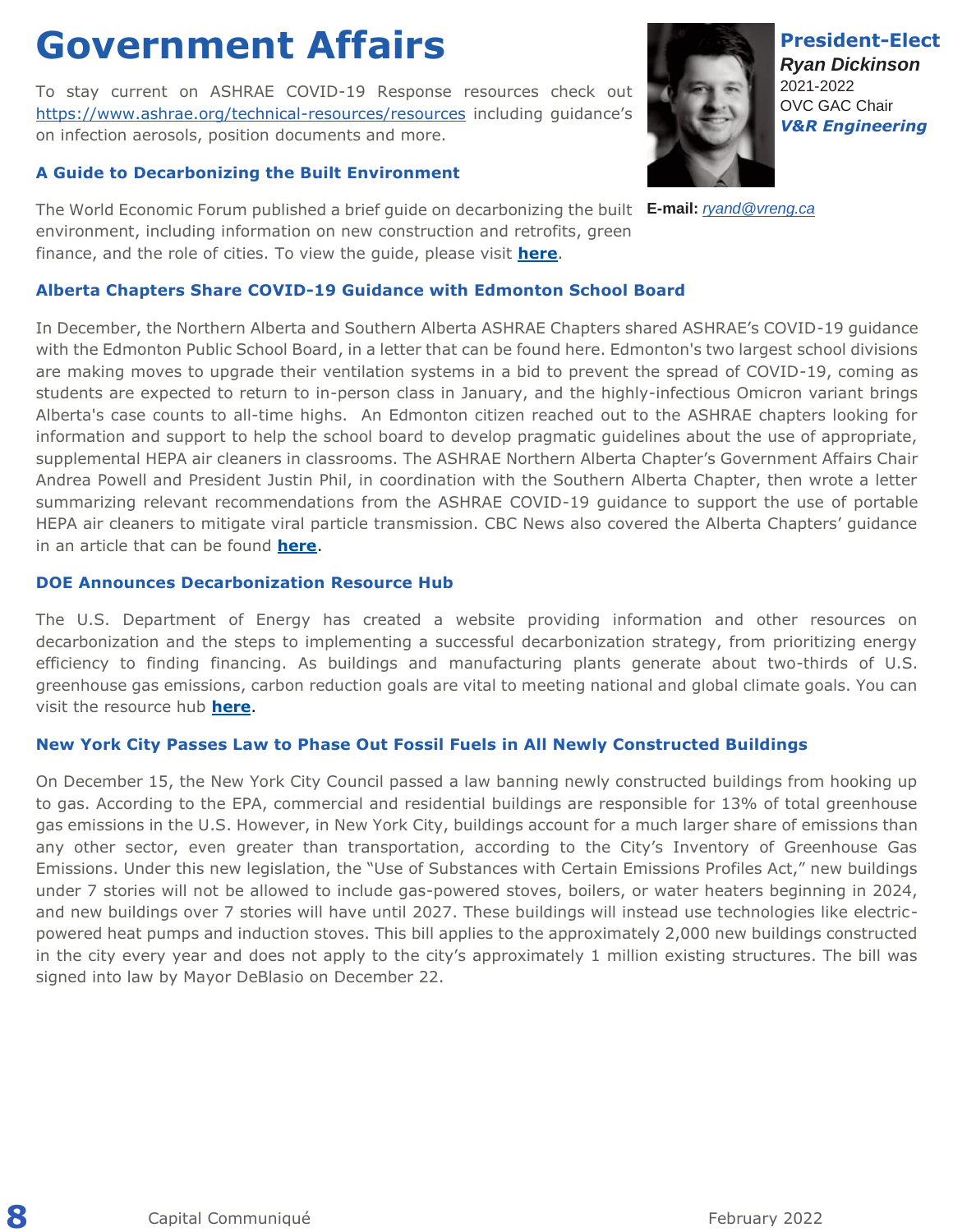# **Table-Top Display**

On If you're looking to communicate the value of your product, there is no better way than to invest in a table-top at an upcoming ASHRAE OVC meeting. Highly attended and highly regarded, our monthly meetings can afford you the opportunity to display your new technologies to an eager group of HVAC/R engineers and contractors. If you wish to review the themes of each meeting to find an appropriate topic, please feel free to contact me.

What better way to display a new product, existing line, or share great ideas than to have a table-top display at our local OVC ASHRAE meetings? The OVC

meetings provide a captive audience in the industry and exposure to 40+ people. We are currently starting to reserve table-top openings for this ASHRAE year.

Please contact Connor Patterson [\(connorp@jp2g.com\)](mailto:connorp@jp2g.com) to secure yours today! Cost for tabletops is \$225.00 and spaces are filling up quickly, so book your table-top today!

Payment is to be made through the online system prior to the date reserved. Follow the link below: <https://ashraeottawa.simplesignup.ca/en/10165/index.php?m=eventSummary>

### **Table Top Product Descriptions:**

### **HTS**

HTS provides technical assistance in the selection and specification of tailor-made isolation systems, as well as supplying vibration isolation products that meet the specifications of projects.

| 自                                      | Yorkland<br>Controls<br>means and the second states of the second states of<br><b>ENVIRONMENTAL</b><br><b>S &amp; LU T I Q N S</b> | <b>Larry Gravelle</b><br>Tel: (613) 721-3301<br>Fax: (613) 721-4906<br>1-877-733-3833<br>www.yorkland.net |
|----------------------------------------|------------------------------------------------------------------------------------------------------------------------------------|-----------------------------------------------------------------------------------------------------------|
| <b>Honeywell</b><br>HWAC/BAS & Vulcain | <b>BELIMO</b>                                                                                                                      | Yorkland Controls                                                                                         |
| Johnson                                | <b>EXPLORER</b>                                                                                                                    | represents leading control<br>systems and component                                                       |
| Controls                               | <b>SIEMENS</b>                                                                                                                     | manufacturers.<br>Integrated solutions for                                                                |
| KMC                                    | <b>THE GREYSTONE</b>                                                                                                               | Lighting, Card Access, CCTV<br>and Building Automation.                                                   |

### Capital Communiqué **Participal Communiqué Participal Communiqué 9**





**Chair** *Connor Patterson* 2021-2022 OVC Table-Tops

**E-mail***: connorp@jp2g.com*